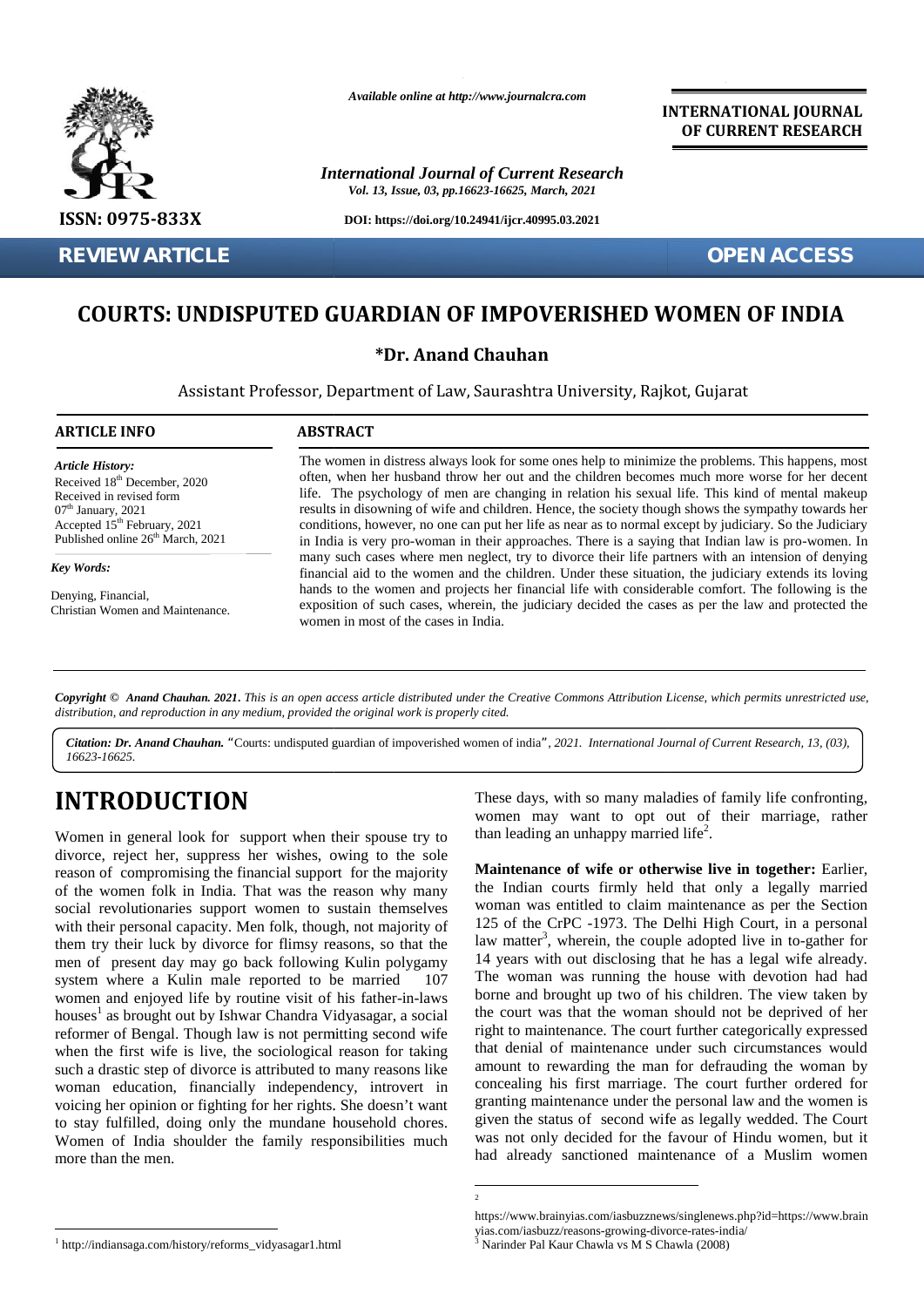'Shah Bano Begum', even though her husband was a lawyer by profession in 1985 itself following the section 125 of  $Cr.P.C<sup>4</sup>$ . The most outstanding attributes of the Section 125 of P the Cr.P.C-1973 is the right to maintenance to all the woman irrespective of their faith in religion, birth of caste etc. Muslim Woman and her children entitled to maintenance u/s 125 CrPC as Section 3(1)(b) of the Muslim Women (Protection of Right on Divorce) Act, 1986 does not affect such right under Section 125  $CrPC^5$ . To deny the benefit of Section 125  $CrPC$  is Ch unreasonable, unfair and inequitable to the children only on the ground of their being born of Muslim parents<sup>6</sup>. In the instant case<sup>7</sup> the appellant and the respondent were staying Wor together as husband and wife for a period of time. Both must be living or lived in one household and behaved in a way that led others to believe that they were husband and wife. In the beginning, their relationship may be adulterous, but, later become matrimonial consent. This aspect may be evidenced by habit and repute<sup>8</sup>. Courts also insisted that such cohabitation of t should be qualitative and quantitative, should be long and continuous having substance and not periodical. Parties should be living under one roof, acquiring property, and maybe even have children together, which would then move the relationship from the realm of concubinage to marriage. So, the court is very opt in issuing guidance and protecting the society from degradation. There has been a rapid growth in cases of divorce in India. Marriage among better-educated women is more durable and the difference between less educated and better-educated women has widened over time<sup>9</sup> .<br>.<br>. Indian law contains provisions for maintenance under different laws like Section 125 of the Criminal Procedure Code, 1973; Section 24 of Hindu Adoption and Maintenance Act, 1956 and also under personal laws like the Shariat Law, etc. These laws provide that the benefit can be claimed by women even prior to divorce during separation. Her claim for maintenance is also extendable to her minor children.

**Landmark decision of Supreme Court:** The Supreme Court has set a benchmark for maintenance to be paid by a husband to his estranged wife, stating that 25% of his net salary might constitute a "just and proper" amount as alimony. The apex court's ruling follows its inclination to protect claims of women in matrimonial disputes affecting their financial status. "A Hindu woman's right to maintenance is a personal obligation so far as the husband is concerned, and it is his duty to maintain her even if he has no property $10$ .

**Sexual Harassment of women in workplace:** In a notable decision in the case wherein Bench, comprising of Chief Justice Verma, Justice Sujatha Manohar and Justice B.N. Kirpal issued Guidelines to prevent sexual harassment against women in work places<sup>11</sup>. Being a very bold step by the

Hon'ble court of Rajasthan resulted in the enactment of the law "Sexual Harassment of Women at Workplace (Prevention, Prohibition and Redressal) Act, 2013" by the parliament.

**Christian women and maintenance:** Though Christian women have their own law in case of marriages, however, the matrimonial is being followed under Cr.P.C 1973. It has been proved in the case of Mrs. Mary Roy of Kerala, the Bench of Chief Justice P.N. Bhagwati along with Justice R.S. Pathak gave the benefit of the Indian Succession Act,  $1921^{12}$ .

**Women Prisoners and their Children:** In an another case wherein the Supreme Court considered the development of children who are in jail with their mothers, either as under trial prisoners or convicts. Justice Y.K. Sabharwal, Justice C.K. Thakker and Justice P.K. Balasubramanyan observed that the jail environment was certainly not congenial for development of the children<sup>13</sup>. Court issued detailed guidelines for providing various facilities to women prisoners and their children in the following cases: pregnancy; child birth in prison; female prisoners and their children; food, clothing, medical care and shelter; education.

**General conditions for exemption for maintenance:** These laws supporting women welfare carry general exemption that a woman will no longer be entitled for any maintenance in instance of remarriage or if they get converted to another religion. There are many such instances listed $14$ . In a case decided in the year  $2017^{15}$ , the Court decided that when a wife is willingly leaves husband and lives with another person allegedly her new husband who provide materials for her life will be sufficient and hence not eligible for maintenance.

**Married woman earning sufficiently not eligible for maintenance:** In an another case<sup>16</sup> wife when employed and her earning is sufficient cannot claim any maintenance, hence denied. Yet in an another case<sup>17</sup> the apex court when the wife insisted a decree of annulment of marriage was passed u/s 12 of Hindu Marriage Act 1955, she is not entitled for maintenance u/s 125 of Cr.P.C. The Court was very cautious that when a married woman leaves her husband on her wish with out any valid reasons, and when the respondent visited her parents house to call back her, she was with another person. Though the husband could not prove her being a person, however, the applicant could prove that it was the respondent, who deserted him without any sufficient reason. Under such circumstances, in the light of order passed by the single Bench of this Court in case of "Anil Kachwaha Vs. Sunita Kachwaha and others", [(2008) 2 M.P.L.J. (Cri.) 323], the respondent was not entitled to get any maintenance  $18$ . Similarly, in a different  $case<sup>19</sup>$  the Bombay High Court decided that when a married woman lives separately by mutual consent, she is not entitled for maintenance u/s 125 (4).

**Refusal of Conjugal rights by woman:** When a married women refusing to comply with decree to restitution of conjugal rights, will amount to refusal on the part of wife to

<sup>4</sup> 'Mohd. Ahmed Khan vs. ShahBano Begum-1985

<sup>5</sup> Mohd. Ahmed Khan v. Shah Bano Begum, (1985 SCR (3) 844).

http://www.legalservicesindia.com/article/2563/Right-to-Maintenance-of-a-Muslim-Women.html

<sup>7</sup> Chanmuniya vs*.* Virendra Kumar Singh Kushwaha-2011 <sup>8</sup> Lieutenant C.W. Campbell v. John A.G. Campbell -1867

<sup>9</sup> Premchand Dommaraju.2016. Divorce and Separation in India., Population https://www.researchgate.net/ publication/301284623\_Divorce\_and\_Separation\_in\_India?enrichId=rgreq<br>-ebeb70632d865f46ce9eb8a08417b5bc-XXX& enrich Source -ebeb70632d865f46ce9eb8a08417b5bc-XXX& enrich Source <sup>13</sup> R.D. Upadhyay v. State of Andhra Pradesh, AIR 2006 SC<br>=Y292ZXJQYWdl OzMwMTI4NDY yMzt BU zo1NjU1MDM1ODA <sup>14</sup> https://www.shoneekapoor.com/maintenance-judgements/ =Y292ZXJQYWdl OzMwMTI4NDY yMzt BU zo1NjU1MDM1ODA 0MjYyNDBAMTUxMTgzNzk2ODY2Nw%3D%3D&el=1\_x\_2&\_esc=publica tionCoverPdf

<sup>10</sup> https://timesofindia.indiatimes.com/india/supreme-court-sets-alimony benchmark-25-of-ex-husbands-net-salary/articleshowprint/58288399.cms<br><sup>11</sup> Vishaka & Ors. V. State of Painsthan & Ors. (1007) Vishaka & Ors. V. State of Rajasthan & Ors., (1997)

<sup>12</sup> Mrs. Mary Roy Etc. v. State Of Kerala & Ors, 1986 AIR SC 1011

 $13$  R.D. Upadhyay v. State of Andhra Pradesh, AIR 2006 SC 1946.

<sup>&</sup>lt;sup>15</sup> Mukesh vs Smt Sangeeta on 25 July, 2017

<sup>16</sup> Sharif Ahmed vs.Imaman Bi-1995

<sup>&</sup>lt;sup>17</sup> K.Sivarama krishna Prasad vs. K.Bharat and another-1985

<sup>18</sup> Ram Prasad vs Smt. Geeta Mehra -2014

 $^{19}$ Vitthal Hiraji Jadhav vs. Haranabai Vitthal Jadhav & Anr-2003